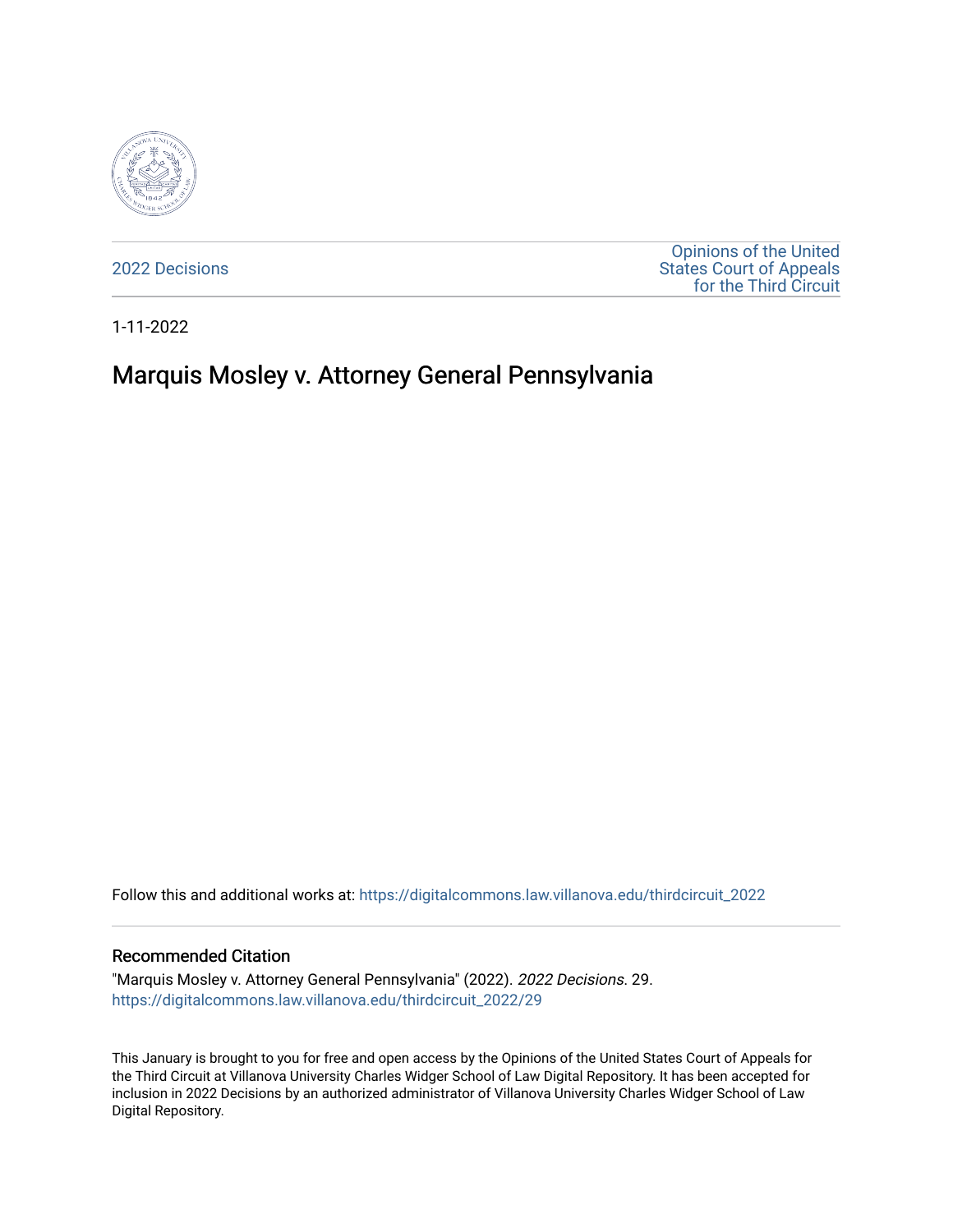#### **NOT PRECEDENTIAL**

### UNITED STATES COURT OF APPEALS FOR THE THIRD CIRCUIT

\_\_\_\_\_\_\_\_\_\_\_\_

No. 20-3495 \_\_\_\_\_\_\_\_\_\_\_\_

#### MARQUIS MOSLEY, Appellant

v.

## ATTORNEY GENERAL PENNSYLVANIA; SUPERINTENDENT GREENE SCI \_\_\_\_\_\_\_\_\_\_\_\_

On Appeal from the United States District Court for the Middle District of Pennsylvania (D.C. No. 3-15-cv-00334) District Judge: Honorable Malachy E. Mannion

\_\_\_\_\_\_\_\_\_\_\_\_

Submitted Pursuant to Third Circuit L.A.R. 34.1(a) December 9, 2021

Before: SHWARTZ, PORTER and FISHER, *Circuit Judges*.

(Filed: January 11, 2022) \_\_\_\_\_\_\_\_\_\_\_\_

> OPINION\* \_\_\_\_\_\_\_\_\_\_\_\_

FISHER, *Circuit Judge*.

<sup>\*</sup> This disposition is not an opinion of the full Court and pursuant to I.O.P. 5.7 does not constitute binding precedent.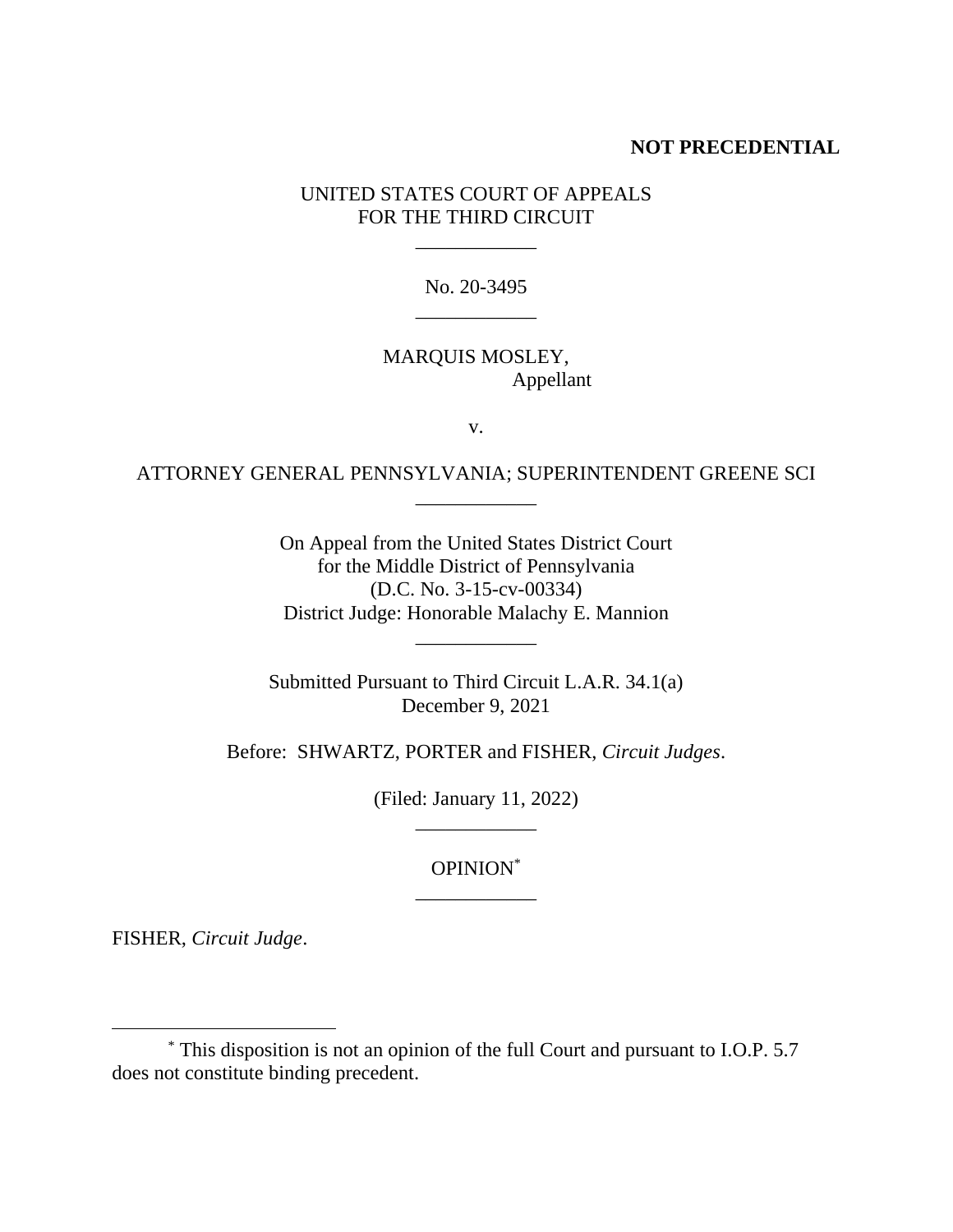Marquis Mosley was convicted in Pennsylvania state court of second degree murder, robbery, and conspiracy to commit robbery. After losing on direct appeal, Mosley filed a Post-Conviction Relief Act petition, arguing that his trial counsel was ineffective for failing to object in a timely fashion to an allegedly erroneous supplemental jury instruction. His petition was unsuccessful. Mosley then filed a petition for a writ of habeas corpus in the United States District Court for the Middle District of Pennsylvania. The District Court denied his petition, concluding that the state court's determination on the ineffective assistance claim constituted a reasonable application of clearly established federal law as announced in *Strickland v. Washington*. <sup>1</sup> We will affirm.<sup>2</sup>

A federal court grants an application for a writ of habeas corpus with respect to a claim that was adjudicated on the merits in state court if "the adjudication . . . resulted in a decision that was contrary to, or involved an unreasonable application of, clearly established Federal law, as determined by the Supreme Court of the United States."<sup>3</sup> The federal court presumes the state court's factual determinations to be correct, rebuttable only by a showing of clear and convincing evidence.<sup>4</sup>

 $1466$  U.S. 668 (1984).

<sup>2</sup> The District Court exercised jurisdiction under 28 U.S.C. § 2254. We exercise appellate jurisdiction under 28 U.S.C. §§ 1291 and 2253. Because the District Court did not conduct an evidentiary hearing and based its conclusions on the state court record, our standard of review is plenary. *Duncan v. Morton*, 256 F.3d 189, 196 (3d Cir. 2001).

 $3$  28 U.S.C. § 2254(d).

 $4$  *Id.* § 2254(e)(1).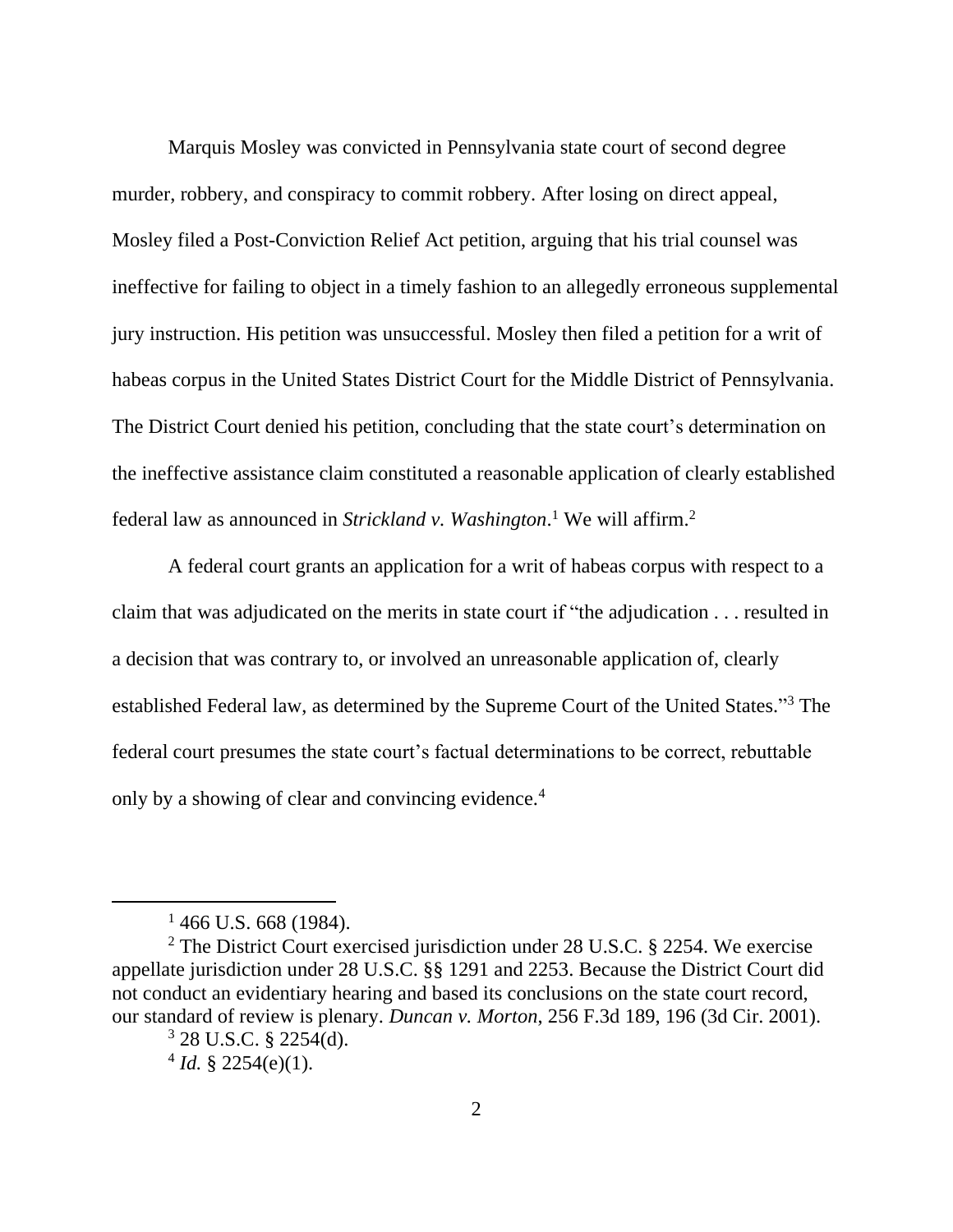A state court decision is contrary to clearly established federal law where the state court reaches a conclusion opposite to that reached by the Supreme Court on a set of materially indistinguishable facts.<sup>5</sup> A state court's application of clearly established federal law is unreasonable if the court identifies the correct governing principle but unreasonably applies it to the facts at hand.<sup>6</sup> It is not enough that a state court erroneously applied the law—the application must also be objectively unreasonable.<sup>7</sup>

Mosley argues that his petition for a writ of habeas corpus should be granted because in evaluating his ineffective assistance claim, the state court applied law that was "contrary to" *Strickland v. Washington* or, at the very least, engaged in an unreasonable application of *Strickland*. To evaluate Mosley's petition, the threshold question under § 2254(d) is whether the habeas petitioner's claim was adjudicated on the merits in the state courts.<sup>8</sup> Here, neither party disputes that Mosley's ineffective assistance of counsel claim was adjudicated on the merits, and we see no reason to disagree.<sup>9</sup>

<sup>5</sup> *Williams v. Taylor*, 529 U.S*.* 362, 405 (2000).

<sup>6</sup> *Id.* at 407.

<sup>7</sup> *Lockyer v. Andrade*, 538 U.S. 63, 75 (2003).

<sup>8</sup> *See Tyson v. Superintendent Houtzdale SCI*, 976 F.3d 382, 390 (3d Cir. 2020) ("Because we have concluded the state court decided Tyson's ineffective assistance claim on its merits, we review it in accordance [with] 28 U.S.C. § 2254. . . .").

<sup>&</sup>lt;sup>9</sup> The state court, in reviewing Mosley's ineffective assistance claim, applied Pennsylvania's three-part ineffective assistance of counsel test and concluded that Mosley was not prejudiced by trial counsel's failure to object to the court's supplemental jury instructions. *See Commonwealth v. Mosley*, No. 901 MDA 2013, 2014 WL 11015584, at \*4–5 (Pa. Super. Ct. Jan. 16, 2014). Thus, Mosley's claim was properly adjudicated on the merits, and federal court review can follow.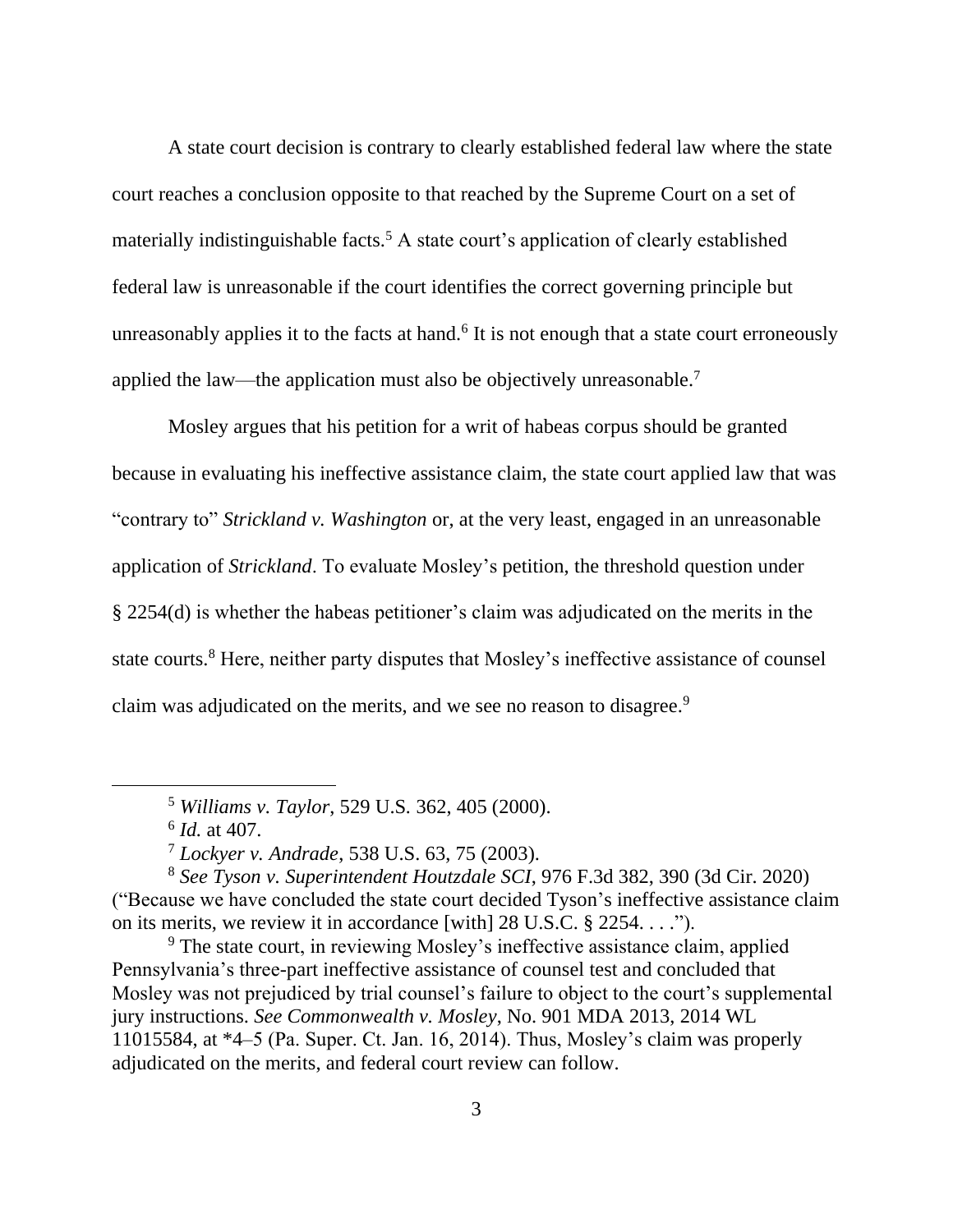We can easily dispense with Mosley's argument that the state court judgment was contrary to established federal law. In *Strickland*, the Supreme Court held that a petitioner could demonstrate a violation of his right to effective assistance of counsel by showing that counsel's performance was deficient and prejudicial. <sup>10</sup> *Strickland* is clearly established federal law for the purposes of habeas ineffectiveness claims.<sup>11</sup> Additionally, Pennsylvania's ineffective assistance test is not contrary to *Strickland*. <sup>12</sup> In evaluating Mosley's ineffective assistance claim, the state court applied the Pennsylvania ineffective assistance test, making findings as to both deficient performance and prejudice.<sup>13</sup> Thus, the adjudication was not contrary to clearly established federal law.

Mosley also fails to show that the state court's ineffective assistance analysis is an unreasonable application of clearly established federal law.<sup>14</sup> Under *Strickland*'s deficiency prong, a habeas petitioner "must show that counsel's representation fell below an objective standard of reasonableness." <sup>15</sup> Under the prejudice prong, the inquiry is whether counsel's errors were "so serious as to deprive the defendant of a fair trial" with a reliable result.<sup>16</sup> To make this showing, the petitioner must demonstrate "that there is a reasonable probability that, but for counsel's unprofessional errors, the result of the

- <sup>13</sup> *See Mosley*, 2014 WL 11015584, at \*4–5.
- <sup>14</sup> *See Williams*, 529 U.S. at 404–05.

<sup>10</sup> *Strickland*, 466 U.S. at 687.

<sup>11</sup> *See, e.g.*, *Williams*, 529 U.S. at 391.

<sup>12</sup> *Mathias v. Superintendent Frackville SCI*, 876 F.3d 462, 476 (3d Cir. 2017).

<sup>&</sup>lt;sup>15</sup> 466 U.S. at 688.

<sup>16</sup> *Id.* at 687.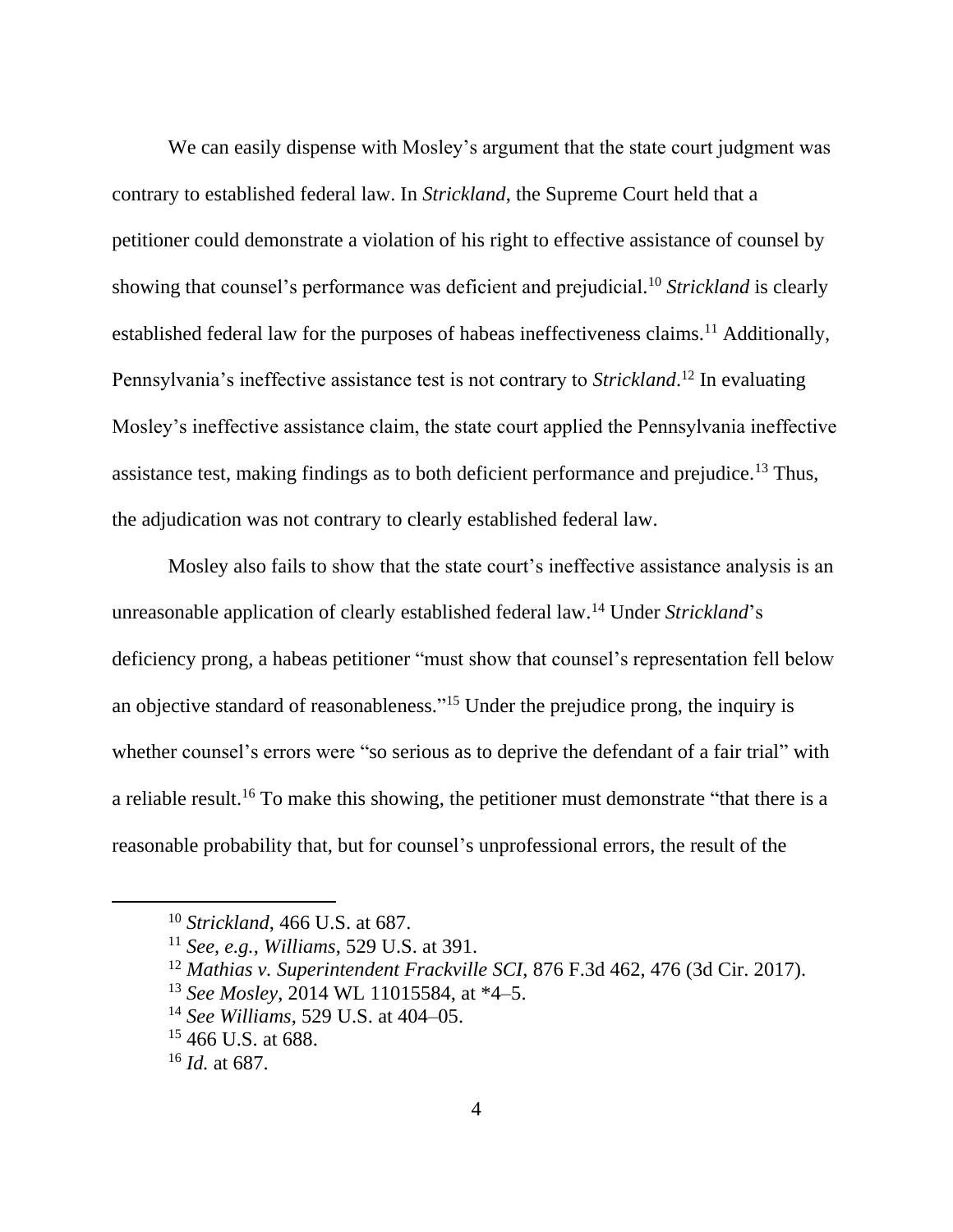proceeding would have been different. A reasonable probability is a probability sufficient to undermine confidence in the outcome."<sup>17</sup> Both prongs must be met for the petitioner to succeed.<sup>18</sup>

Mosley contends that the state court unreasonably applied *Strickland*'s prejudice prong because it failed to recognize that the trial court's supplemental jury instruction violated his right to due process and, therefore, by not objecting in a timely fashion, his counsel deprived him of a fair and reliable trial. Fourteenth Amendment Due Process requires that the government prove each element of an offense beyond a reasonable doubt.<sup>19</sup> A jury instruction that lowers the prosecution's burden of proof is a violation of constitutional due process.<sup>20</sup> The question for reviewing courts is whether the allegedly erroneous instruction "so infected the entire trial that the resulting conviction violates due process."<sup>21</sup> "[I]t must be established not merely that the instruction is undesirable, erroneous, or even universally condemned, but that it violated some [constitutional right]."<sup>22</sup> When reviewing the instruction, this Court must consider the charge in the context of the trial record and the instructions as a whole, not in isolation.<sup>23</sup> Correct jury

<sup>17</sup> *Id.* at 694.

<sup>18</sup> *Id.* at 687.

<sup>19</sup> *In re Winship*, 397 U.S. 358, 364 (1970).

<sup>20</sup> *Francis v. Franklin*, 471 U.S. 307, 313 (1985).

<sup>21</sup> *Estelle v. McGuire*, 502 U.S. 62, 72 (1991) (quoting *Cupp v. Naughten*, 414 U.S. 141, 147 (1973)).

<sup>22</sup> *Cupp*, 414 U.S. at 146 (internal quotation marks omitted).

<sup>23</sup> *Id.* at 146–47.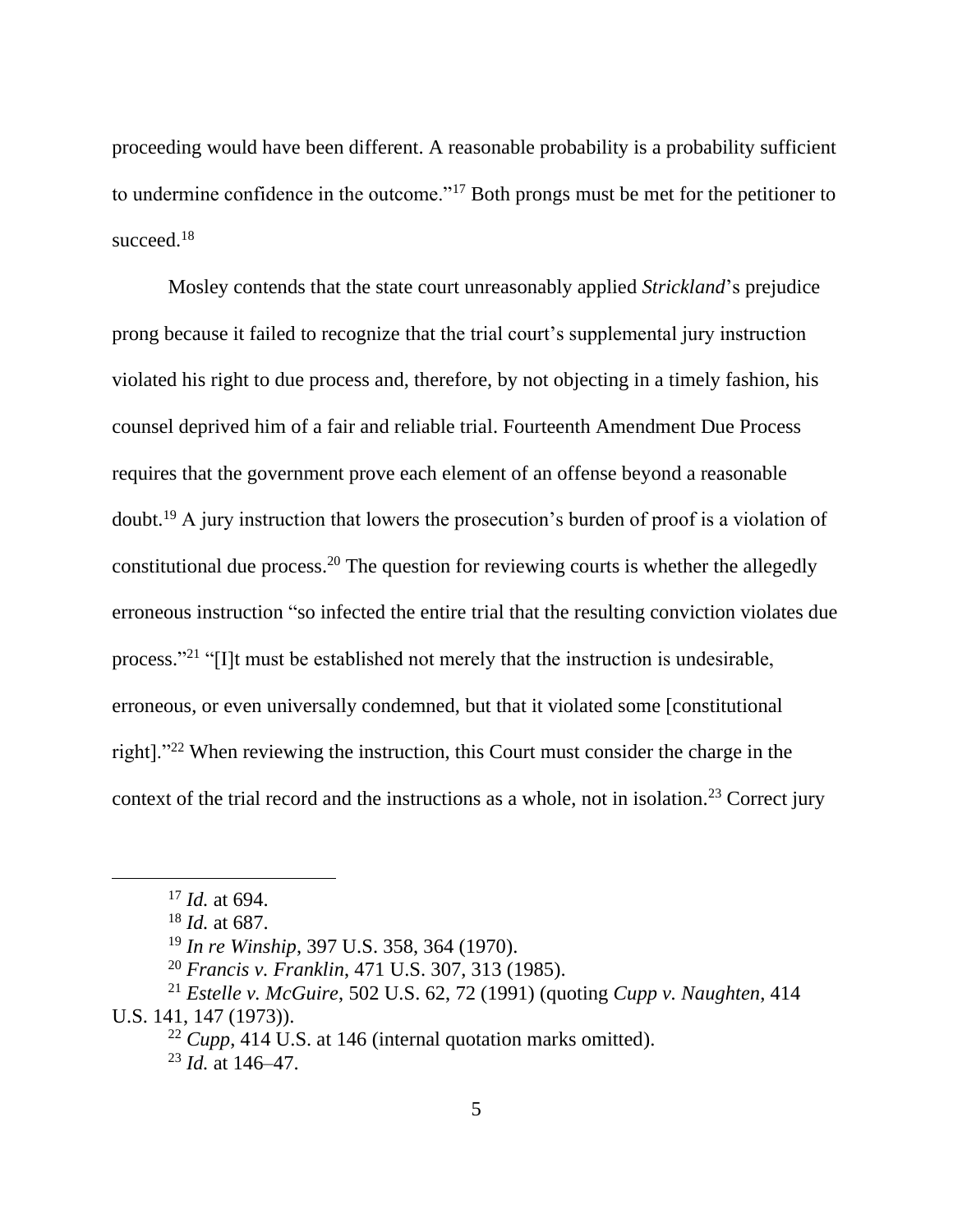instructions do not necessarily cure instructions that contain a defect, but other language that explains the allegedly defective language may prevent a finding of legal error.<sup>24</sup>

Mosley argues that the trial court's supplemental instruction in response to a jury question indicated to the jury that they were required to convict Mosley of second degree murder. The record does not support this. Before deliberations began, the court properly instructed the jury on the elements of each offense.<sup>25</sup> After the jury posed a question during deliberations, the court reinstructed on the elements of second degree murder, but it also stated the jury "should always go down the line" of charges and consider them "one after another."<sup>26</sup> Additionally, the court emphasized that it was the jury's job to determine whether the prosecution proved, beyond a reasonable doubt, each element of the offenses it levied against Mosley.

At most, the trial's court response may have placed an emphasis on the seconddegree murder charge. But even if we interpret the supplemental instruction in that manner, the court still had instructed the jury thoroughly on the elements of the other offenses in its initial instructions and went on to appropriately explain that the jury was not bound to convict Mosley of second degree murder. Therefore, in the context of the

<sup>24</sup> *See Whitney v. Horn*, 280 F.3d 240, 256 (3d Cir. 2002) (stating that, in the absence of further instruction explaining the challenged language, the defect in the challenged instruction will result in a due process error).

 $^{25}$  Specifically, second degree murder, third degree murder, involuntary manslaughter, robbery, and conspiracy to commit robbery.

 $26$  App. 74a.